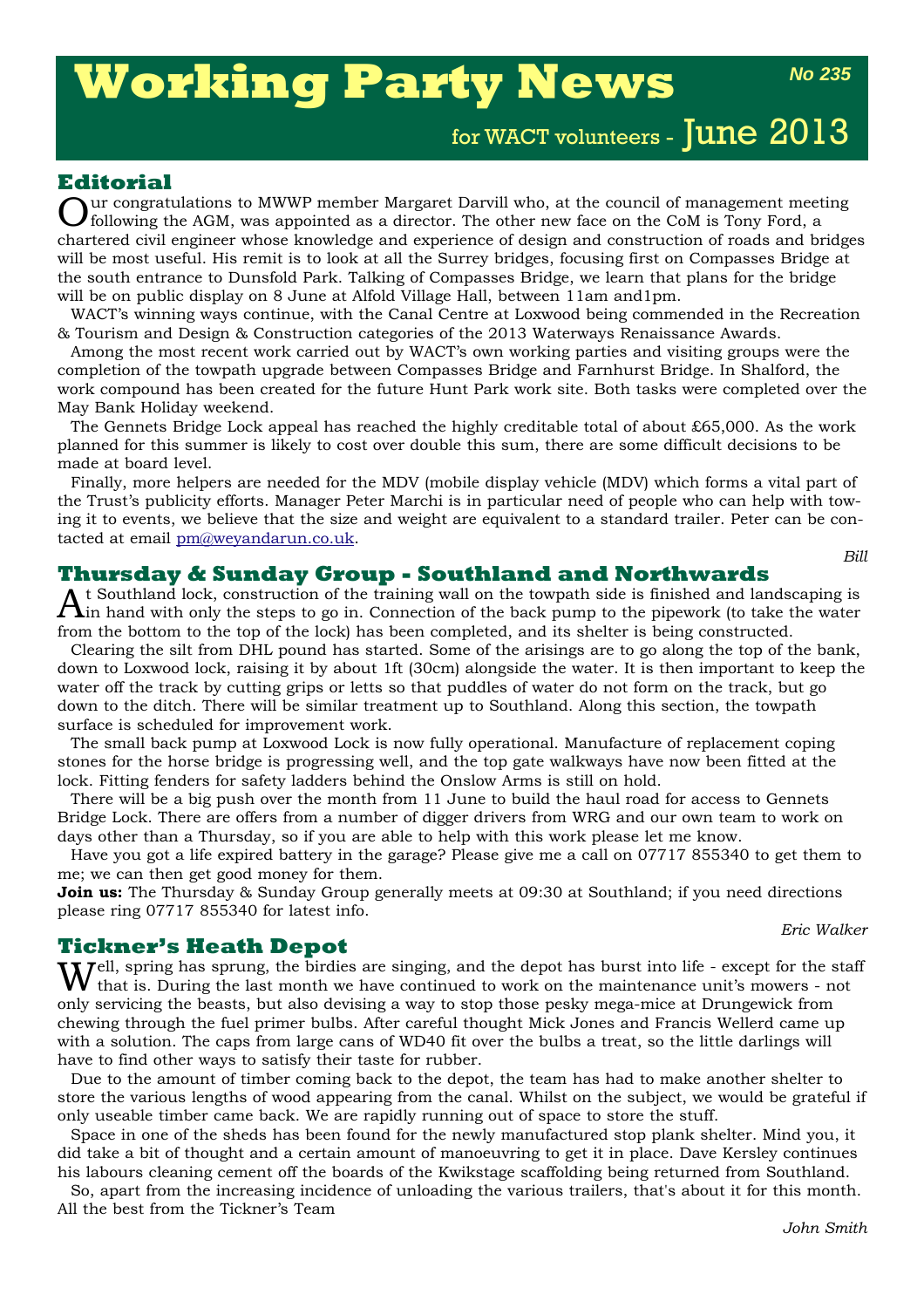**Material published in** *Working Party News* **represents the views of the contributors and should not, unless specifically indicated, be assumed to be the policy of the Trust**

#### **The Mrs Bucket Group - keeping up appearances on Mondays**

With all our main sites brought up to date during our first outing in May, we were able, as<br>Wanticipated, to make a start on the common land at Tickner's at our second meeting. Initially we are concentrating on clearing the water course on the south side of the causeway, although Tim did find time to mow the towpath on both north and south sides. Apart from some clearance undertaken by that oneman working party, Dave Kersley, the area has received little attention and it was real jungle busting stuff, the sort of work with which MWWP will be familiar. We have cleared about 40 yards of the water course, but there is a lot more to do. We shall continue with it when our other commitments permit. We left an awful lot of vegetation for burning in the yard at Tickner's.

We meet again on 3 June and 17 June. The latter date will include a visit to Malham lock, subject to obtaining the necessary permission.

It is good to see that work has started on the Devil's Hole pound.

## **Mid Week Working Party**

For the first two weeks we cleared the area at Dunsfold from the burns site to Tickner's, so that access could be made along the canal bank to within about 7m of the Dunsfold Road. On each day in excess of twenty willing helpers turned up to bolster our team.

On the following two weeks of May we removed a number of trees down in the river adjacent to the Rosewalk, north of Love's Bridge.

In addition, we cleared dead trees on the nearside of the canal in the Love's Bridge area, and this was scheduled to continue on Wednesday 29 May.

Over those particular two weeks, and in order to clear this area, the team rose to the extra challenge. The effort required was over and above the normal day's work

In addition the group has made a list of possible volunteer lengthsmen, who would be prepared to walk designated areas of the canal and inspect any works required by the working teams in the future. This is all for discussion at the next Restoration meeting.

*Ray Pick*

*Nick Wood*

# **Hedgelaying Group**

Hail Fellow Volunteers. This is my last report for the 2012/13 laying season. What have we done this season you may ask? Four days trimming, four days coppicing, 13 days laying, 3 days at Southland, and five-plus lost days.

Total lengths layed: Baldwins 35m + Drungewick Slipways 50m = 85m total this season. This total is a lot less than previous years (for example, 300m in 2011/12) for the following reasons:

- 1. Smaller numbers of group members currently four, has been eight-plus.
- 2. The group has had to spend time coppicing; in previous years material has been cut by MWWP and/or larger hedgelaying group.
- 3. More days lost due to volunteer unavailability and bad weather.
- 4. No Sunday volunteer availability.

What is the answer? We can only do what we can do, but it does make planning extremely difficult. What is there to do in the 2013/14 season?

- 1. Lay the six trees at Southland Lock to finish the Lock side we ran out of laying time and volunteer availability this season.
- 2. Finish the last 45m at Drungewick Slipways.

| <b>Working Party Diary</b>                                |                                                         |                                                  |
|-----------------------------------------------------------|---------------------------------------------------------|--------------------------------------------------|
| Every Sunday and Thursday                                 | Mainly construction work                                | <b>Contact Eric Walker for details</b>           |
| Usually first & third Mondays of<br>the month             | 'Mrs Bucket' - Keeping Up<br>Appearances                | Details from John Empringham                     |
| Every Wednesday                                           | Mid-Week Working Party                                  | Check with Ray Pick for confirmation of<br>venue |
| Every Wednesday (plus Thursday<br>and Sunday as required) | Loxwood Link Maintenance                                | Check with Kev Baker                             |
| Every Wednesday                                           | Maintenance sessions at Tickner's<br><b>Heath Depot</b> | Contact John Smith/Ken Bacon                     |
| <b>Tuesdays or Fridays</b>                                | <b>Winston Harwood Group</b>                            | Contact Tony Clear for details                   |